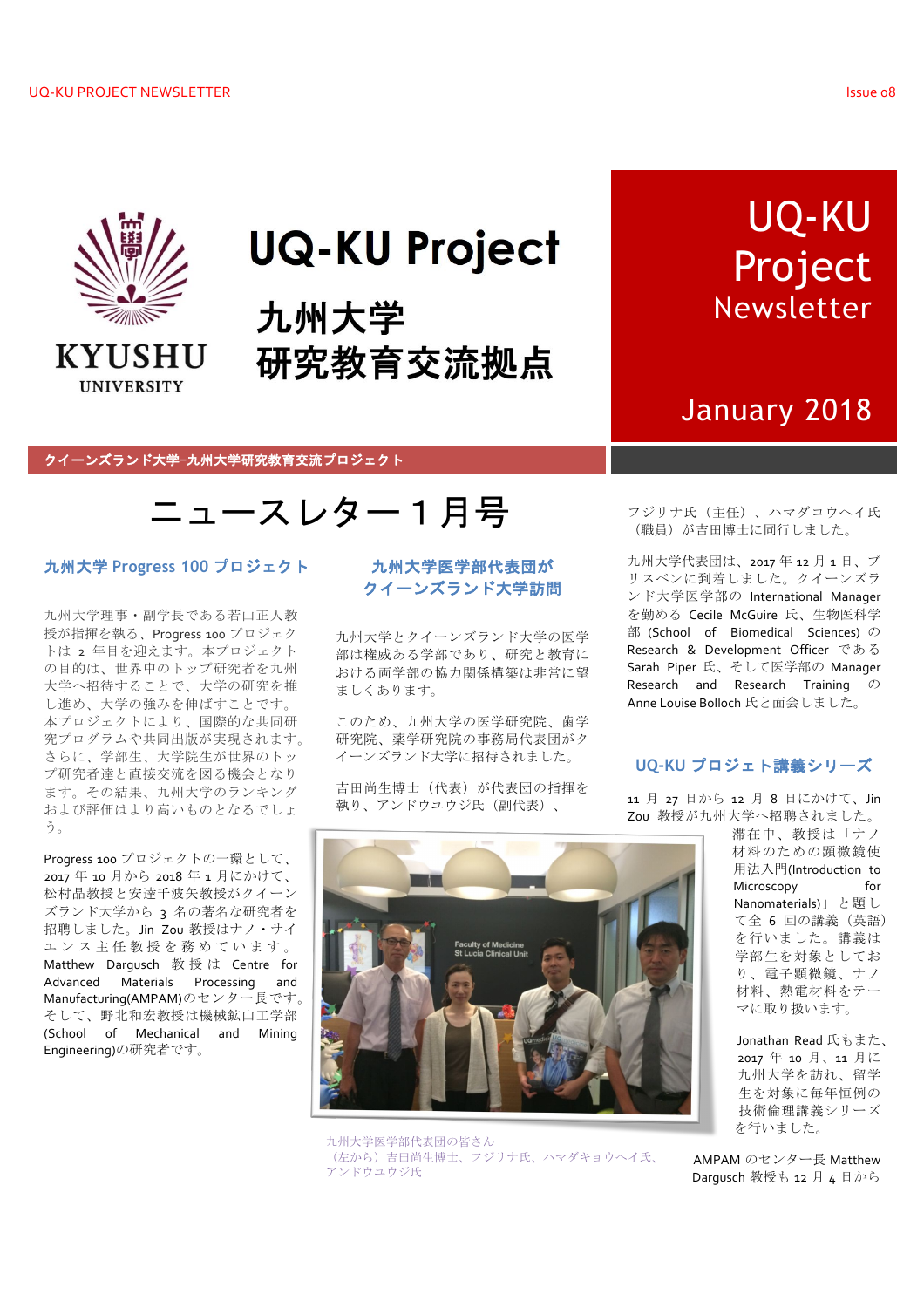#### 8日まで九州大学を訪問しました。

滞在中、Darqusch 教授は、「Centre for Advanced Materials Processing and Manufacturing について」と題して講義を 行いました。

#### UQ - KU 共同研究

クイーンズランド大学から 4 名の研究者 が、九州大学超顕微解析研究センターセ ンター長·松村晶教授と松村教授率いる 研究グループの研究員の方々との共同研 究実施のために福岡を訪問しました。

野北和宏教授は、Mg2NiH4 に見られる多 形相転移の動態と、Mq2Nih4 の低温双晶 多形の結晶構造について調査をしました。

Flora Somidin 氏は、超高圧透過電子顕微 鏡を用い、はんだ接合部の加温·冷却中 に見られる結晶構造変化についてその場 観察しました。

Shiqian Liu 氏は、超高圧透過電子顕微鏡 を用いながら、Ga 合金とはんだ合金接合 部の 加温·冷却中に見られる結晶構造変 化をその場観察しました。

Xin Fu Tan 氏は、リチウムイオン電池に使 用する新陽極材料の新たな製造方法につ いて調査しました。

2017 年 12 月 21 日、松村教授とクイーン ズランド大学の研究者らは、九州大学理 学研究院の森田浩介教授のもとを訪問す る機会に恵まれました。森田教授は、理 化学研究所仁科加速器研究センター内の 超重元素に関する研究グループ代表であ り、本グループが周期表上 113 番目の元 素となるニホニウム(Nh)を合成しました。 ニホニウムは、アジア圏で初めて合成に 成功した周期表上の元素です。

本発見に関するさらに詳細な情報は、以 下のリンクをご参照ください。

https://www.asianscientist.com/2016/06/top news/element-113-nihonium-nh-rikenkosuke-morita/

https://en.wikipedia.org/wiki/Nihonium

## 第2回 Electronic Packaging Interconnect Technology Symposium 2017

第 2 回 Electronic Packaging Interconnect Technology Symposium (EPITS 2017)  $\check{\beta}$ , 11 月1日·2日に福岡で開催されました。

本シンポジウムは、オーストラリアのク イーンズランド大学(UQ)機械鉱山工学部、 日本の九州大学(KU)、マレーシアのマレ ーシアペルリス大学(UniMAP)の CEGeoTech、マレーシア・日本国際工科

未来について議論·討論を行いました。

シンポジウムにおける各プログラムは、 Progress 100 プロジェクト(九州大学)、UQ - KU プロジェクト、エレクトロニクス実 装学会(JIEP)、そして三次元半導体研究セ ンターの皆様からの、手厚い財政支援· 物流支援なしには、開催に至ることはな かったでしょう。

http://epits15.com/sponsorship/.



The EPITS2017 の参加者 九州大学西新プラザにて

院(MJIIT)、マレーシア工科大学の共同開 催により、福岡県の九州大学西新プラザ にて執り行われました。

> EPITS2017 の目的は、産官学 各方面からの技術者、研究 者、専門家が一堂に会し、 学際的なフォーラムや議論 を行うことにあります。本 シンポジウムはまた、電子 実装技術とインターコネク ト技術分野の進展と研究結 果に関する学術講演を行う 絶好の機会となりました。

> > 本シンポジウムでは、6カ 国から様々な研究者、学者、 産業界の代表者が集まり、 電子実装技術の技術水準や



クイーンズランド大学からの代表団は森田教授を訪ね ました。左から右へ: Xin Fu Tan 氏、Shiqian Liu 氏、 森田浩介教授、Flora Somidin 氏、野北和宏教授。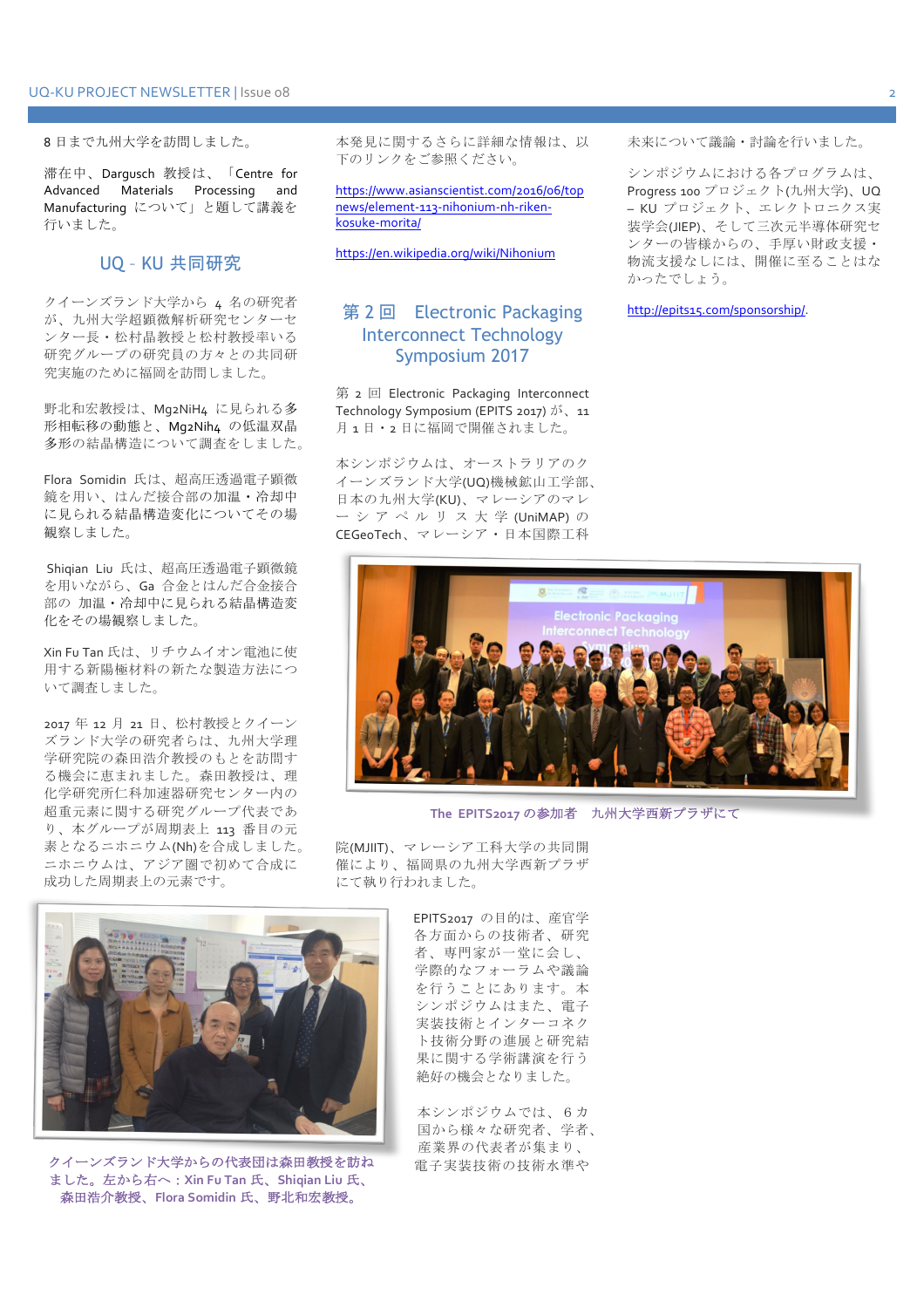#### チロリアンの味のように素敵な旅行

福岡での会議と最先端の透過電子顕微鏡 (TEMs)がきっかけとなり、私たち、クイー ンズランド大学のエンジニアリング PhD 候 補生2名は九州を訪問しました。

Electronic Packaging Inerconnect Technology Symposium (EPITS)2017 という国際会議が福 岡の西新プラザで開催されたのですが、私 達はその会議の組織委員会の一員でした。 会議準備のためになすべきことは、数え上 げればきりがありませんでした。会場設 営、会議ウェブサイト更新、提出論文や論 文要旨の科学的評価なども含まれます。中 でも最も印象的だったのは、福岡の伝統的 な物から新しい物を含む多彩なスイーツや お菓子を味見し、最も美味しいと思った物 を選んで会議で提供するというものでし た。最終的に 10 種類以上の品が選ばれまし た。私達が気に入ったものは、チロリアン (カリカリとした円筒状のクッキーの中に 味付けしたクリームを入れたお菓子)、千 鳥饅頭 (千の鳥のお饅頭という意味)、め んべい(魚の卵、タコ、イカが入ったピリ ッとしたお煎餅)です。どれもみな会議で 好評でした。



会議後、ほぼ 2 カ月に渡る TEMs の実験が九州大学にて実施されました。電子顕微鏡の解像力は 光学顕微鏡よりも遥かに高く、最新の TEMs は物体の原子配列を可視化することができます。 九州大学は世界中に 20 台未満しか存在しない高出力 TEM を所有しています。この大きな設備は 大学が特別に設計した建屋に設置してあり、1300KVまで出力を上げることが可能です。クイー ンズランド大学にある従来の電子顕微鏡では、サンプルが厚く測定できないため、太平洋を渡っ て、九州大学で実験を行いました。九州大学の超顕微解析研究センターには、TEM に関する知識 とノウハウが多く蓄積されており、大学のスタッフ、学生のみなさんはそれを快く共有してくれ ました。

研究以外に、素晴らしい文化を体験し、美味しい食べ物を食べ、九州内の数都市を訪問しまし た。福岡の人達が集まった際に行う伝統的な拍手の作法も学びました。「タタタン、タタタン、 タタタン、タン」というものです。神社、お寺、お城にも行きました。唐津くんちというお祭り にも参加しました。「エンヤ!エンヤ!エンヤ!」や「ヨイサ!ヨイサ!ヨイサ!」という掛け 声と共に巨大な木像を引っぱり、道路や砂浜沿いを練り歩きます。片手で数えられる以上の数の ラーメン屋さんでラーメンを味見しました。イカの刺身を食べました。新鮮でイカの触手がまだ 動いていました。フグ(毒のある魚)に挑戦しました。この魚は下関の人々に慕われており、 マンホールの図柄になっていました。

北は北九州の工業都市へ、西は漁業の町、呼子とその町の賑やかな朝市へ、東は古くは九州の行 政中心地であった太宰府まで旅行しました。南は熊本と長崎へ行きました。熊本は地震の傷跡が 色濃く残り、熊本城の城郭が崩れていました。長崎では、悲しい歌が幾時間も流れる原爆記念館 を訪問しました。

コスモスが満開となり、紅葉が始まりつつある時期、私達は長崎へ到着しました。私達が長崎を 旅立つ頃までに木の葉は枯れて、雪が幾度かちらつきました。この旅行で非常に特別な経験をす ることができました。この2か月の間に受けた暖かいおもてなしと築いた友好関係を忘れること はないでしょう。

Shigian Liu、Xin Fu Tan (クイーンズランド大学 PhD 候補生)